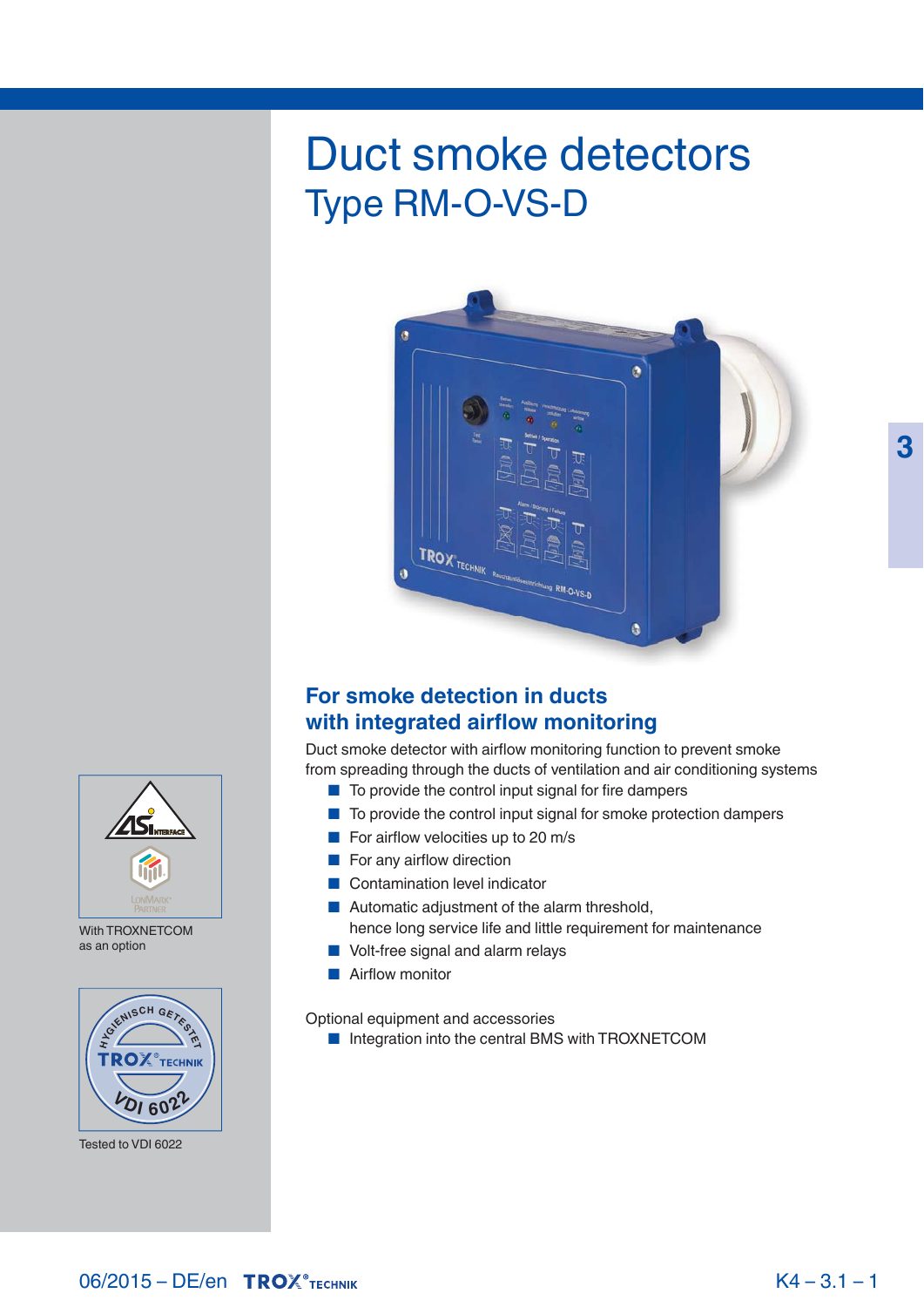## Duct smoke detectors General information and the contract of the RM-O-VS-D

 **Page** 

|    | . . |  |
|----|-----|--|
| ۰. |     |  |

| RM-O-VS-D | General information                | $3.1 - 2$ |
|-----------|------------------------------------|-----------|
|           | Order code                         | $3.1 - 4$ |
|           | Dimensions and weight              | $3.1 - 5$ |
|           | Specification text                 | $3.1 - 6$ |
|           | Basic information and nomenclature | $3.2 - 1$ |
|           |                                    |           |

### **Variant**

 **3** 

### **Duct smoke detector RM-O-VS-D**

Product example



### **Description**

### **Application**

 Duct smoke detector RM-O-VS-D

- Duct smoke detectors of Type RM-O-VS-D are used to control fire dampers and smoke protection dampers with electric or electric- pneumatic release mechanisms
- (power off to close) – Control of smoke protection dampers with electric spring return actuators
- Used to prevent smoke from spreading through the ducts of ventilation and air conditioning systems
- Integration into the central BMS with TROXNETCOM

### **Classification**

– Building inspectorate licence Z-78.6-67 from the DIBt, Berlin, Germany

### **Variants**

– RM-O-VS-D: Duct smoke detector

### **Special characteristics**

- Smoke detection based on the principle of light scattering
- For airflow velocities from 1 to 20 m/s
- Airflow monitoring
- With volt-free signal and alarm relays
- Integral signal lamps
- Choice of four airflow directions (every 90°)
- Easily removable sensor head (simplifies functional testing)
- Contamination level indicator and automatic adjustment of the alarm threshold, hence long service life
- Airflow monitoring unit (warning threshold < 2 m/s)
- Annual maintenance
- Can be used with products of any make or model

### **Parts and characteristics**

- Duct smoke detectors with power supply unit, sensor electronics, sensor head and airflow monitor
- Reset/Test push button
- Signal lamp, green operation (system monitoring)
- Signal lamp, red release (alarm)
- Signal lamp, yellow pollution (indicates contamination)
- Signal lamp, blue airflow (airflow monitoring)
- Hinged cover
- 4 cover screws

### **Materials and surfaces**

– Plastic casing

### **Installation and commissioning**

- Installation (non-vibrating)
- in a duct to be monitored
- The duct smoke detector must be exposed to a uniform airflow
- Affix the drill template to the duct and drill the required holes
- (note the desired installation orientation) Screw the casing onto the duct using
- the supplied screws
- Unscrew the cover screws and open the cover (upper part) of the casing
- Connect the duct smoke detector
- to the fire damper or smoke protection damper
- Connect any external functions, e.g. remote release (optional)
- Connect the mains
- 
- Close the cover and tighten the cover screws



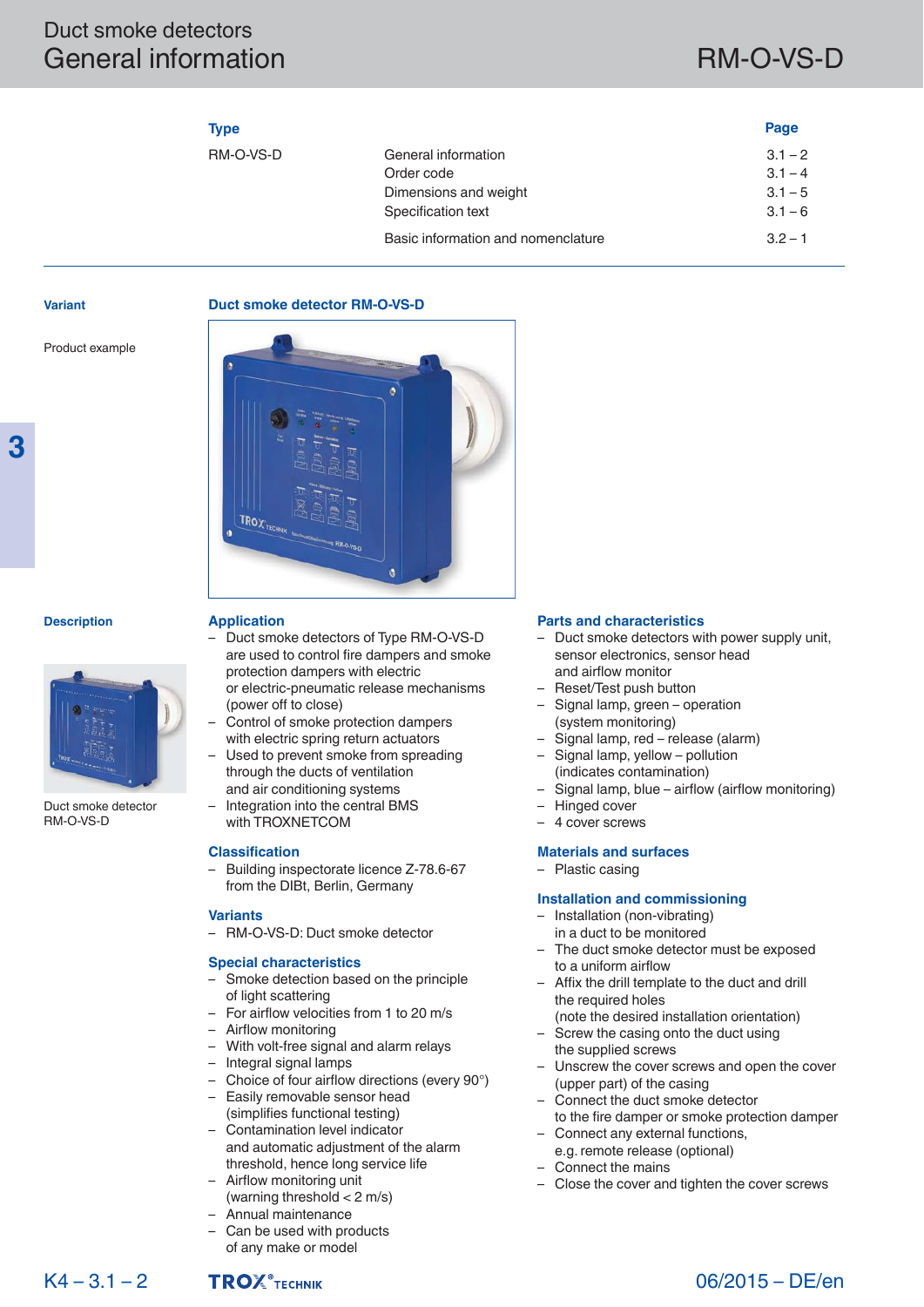### **Standards and guidelines**

- Building inspectorate licence Z-78.6-67 from the DIBt, Berlin, Germany
- Guideline regarding fire protection requirements on ventilation systems (Lüftungsanlagen-Richtlinie, LüAR)

### **Maintenance**

- The functional reliability of the duct smoke detector must be tested at least every 12 months; this has to be arranged by the owner of the ventilation system; functional tests must be carried out in compliance with the basic maintenance principles stated in EN 13306 and DIN 31051.
- Duct smoke detectors must be included in the regular cleaning schedule of the ventilation system
- For details on maintenance and inspection, refer to the installation and operating manual

| <b>Technical data</b> | <b>EC conformity</b>                         | Low voltage to 2006/95/EC, EMC to 2004/108/EC |
|-----------------------|----------------------------------------------|-----------------------------------------------|
|                       |                                              |                                               |
|                       | <b>Supply voltage</b>                        | 230 V AC +10/-15 %, 50/60 Hz                  |
|                       | <b>Power rating</b>                          | 6 VA max.                                     |
|                       | <b>Micro fuse</b>                            | T 100 L 250 V                                 |
|                       | <b>IP</b> protection level                   | IP 42                                         |
|                       | <b>Ambient temperature</b>                   | $0 - 60 °C$                                   |
|                       | <b>Permitted airflow velocity</b>            | 1 – 20 m/s                                    |
|                       | <b>Acceptable humidity</b>                   | $\leq$ 90 % relative humidity, non-condensing |
|                       | Alarm threshold for volume flow rate         | $< 2$ m/s                                     |
|                       | Alarm threshold for increased contamination  | >70%                                          |
|                       | <b>System monitoring</b>                     | $> 90$ %; no smoke detector;                  |
|                       |                                              | smoke detector data transmission error        |
|                       | Alarm relay contact (release, contamination) | 250 V 2 A, 24 V DC 100 W                      |
|                       | <b>Weight</b>                                | Approx. 1.5 kg                                |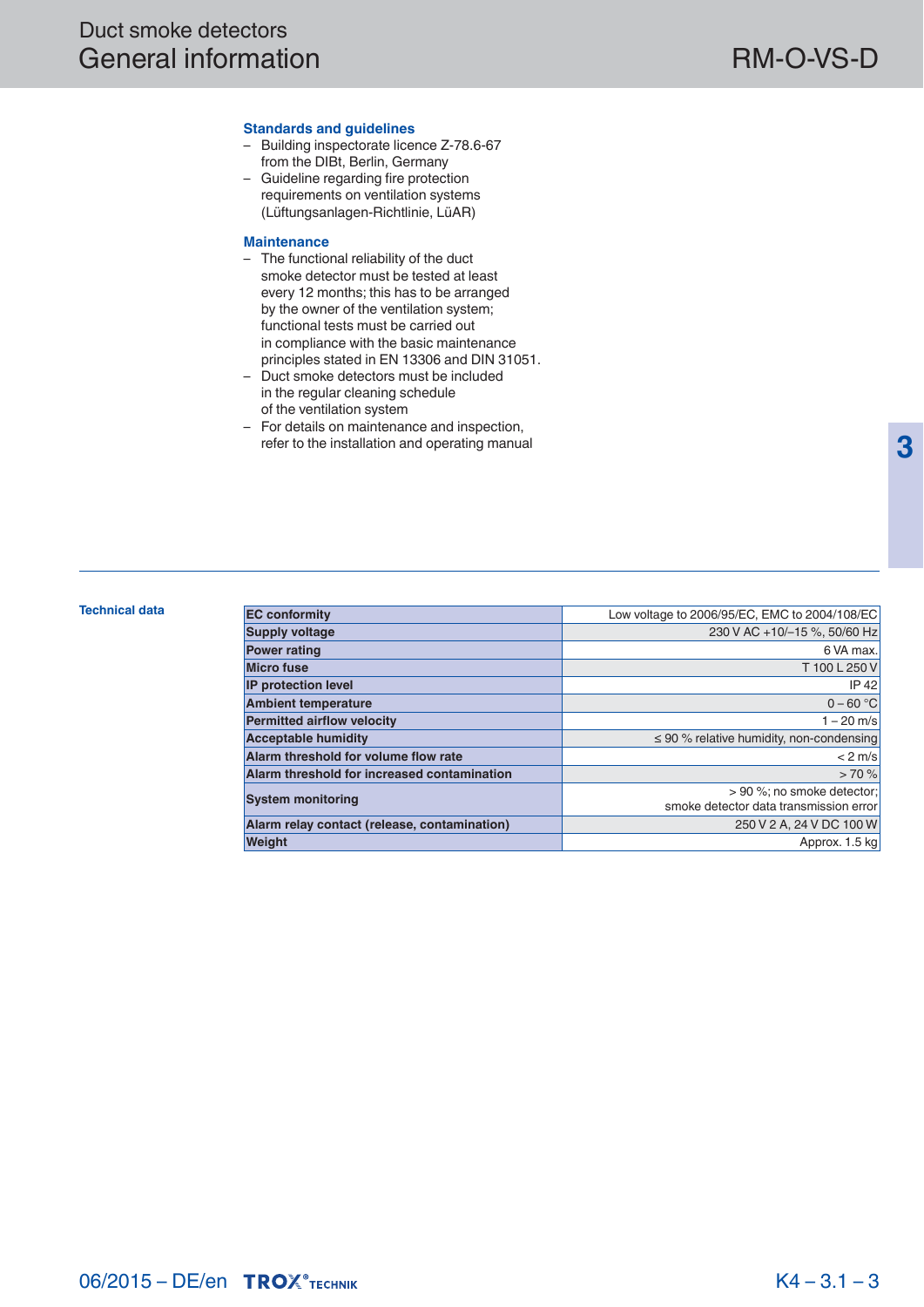## Duct smoke detectors Order code RM-O-VS-D

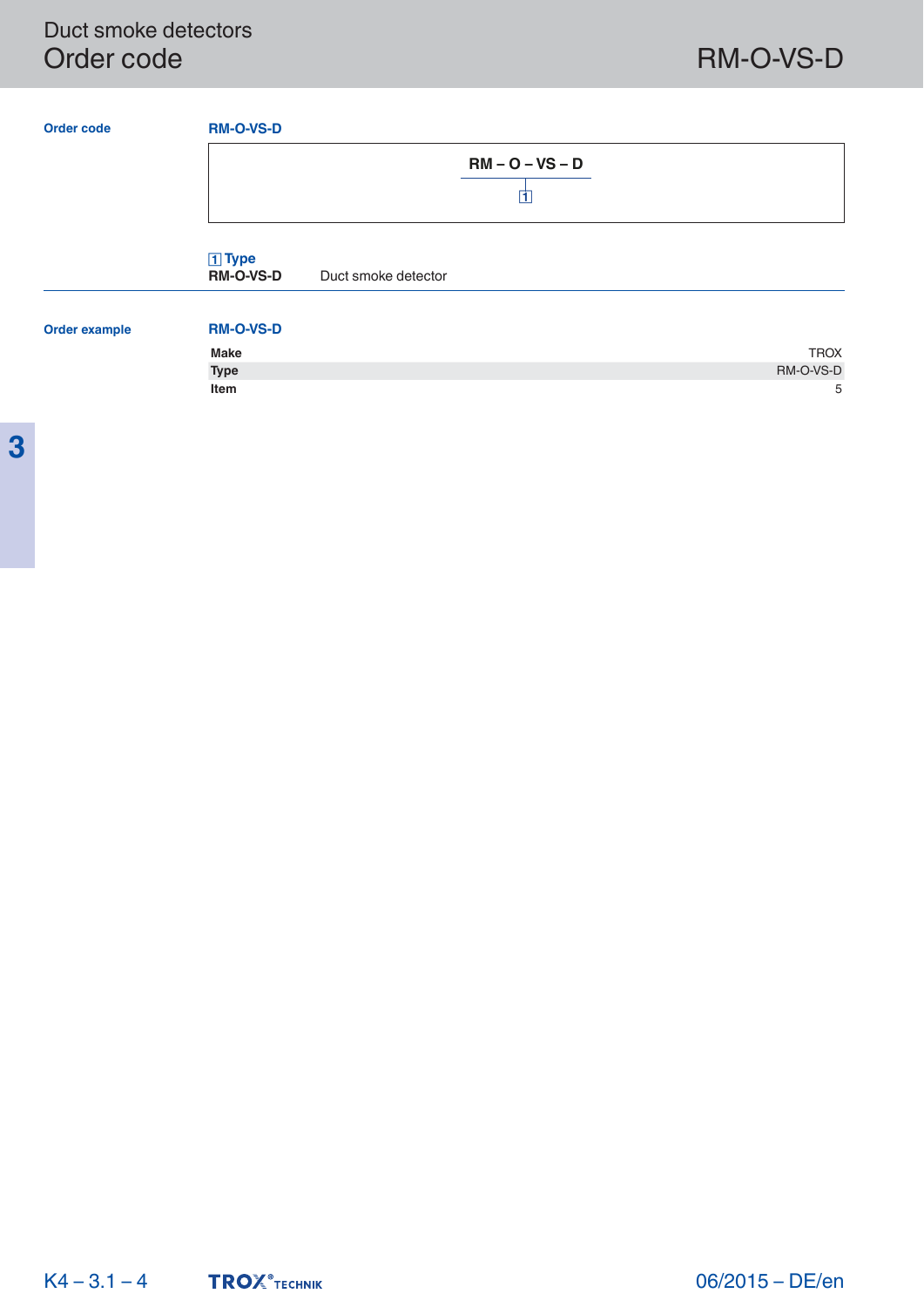## Duct smoke detectors Dimensions and weight RM-O-VS-D

 **3** 

### **Dimensions**

 **Dimensional drawing of RM-O-VS-D** 

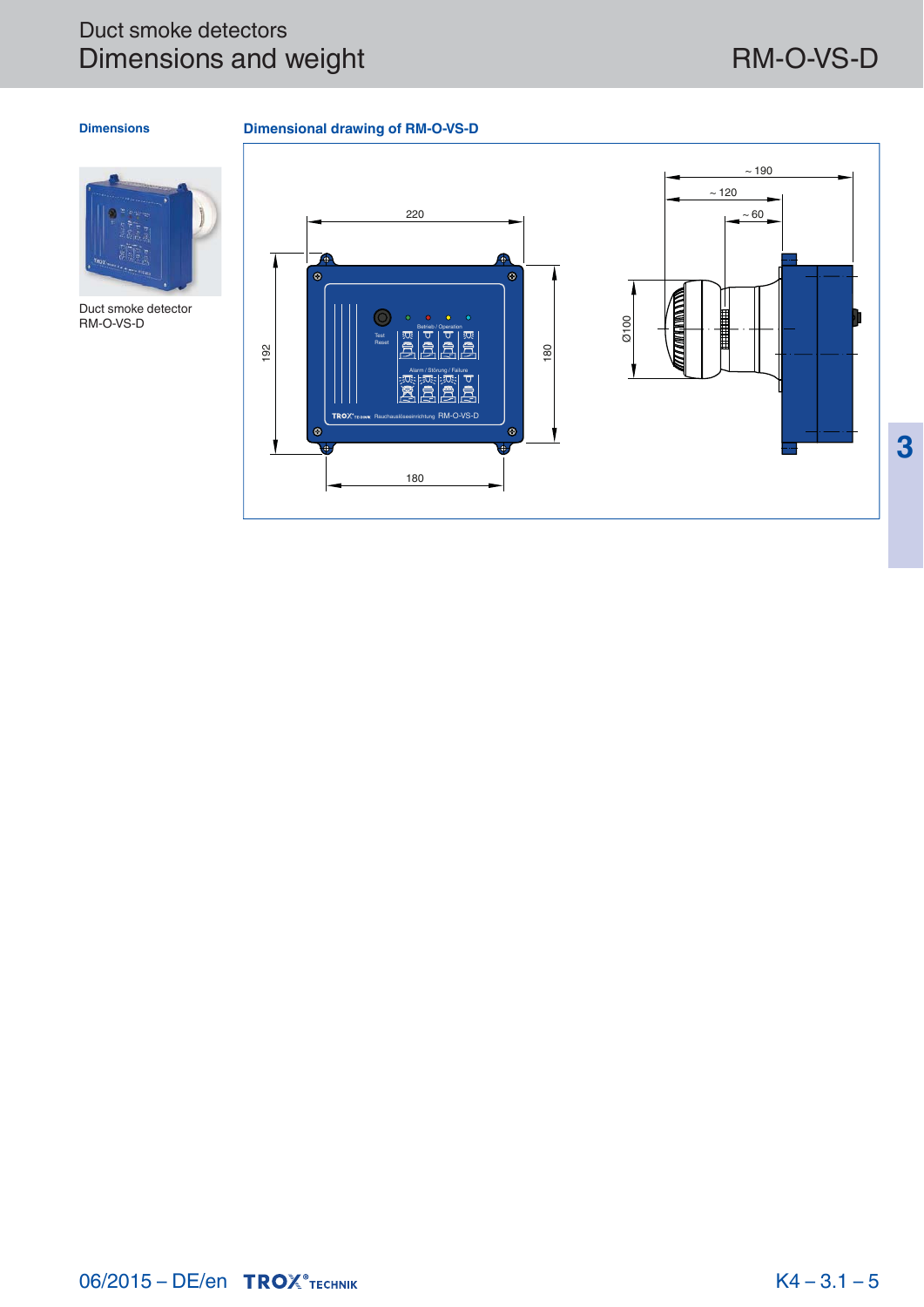### **Description**

 This specification text describes the general properties of the product. Texts for variants can be generated with our Easy Product Finder design programme.

 Duct smoke detector (smoke detection based on the principle of light scattering) to prevent smoke from spreading through the ducts of ventilation and air conditioning systems. For controlling and releasing fire dampers and smoke protection dampers with general building inspectorate licence and fitted with an electric or electric-pneumatic release mechanism (power off to close).

### **Special characteristics**

- Smoke detection based on the principle of light scattering
- For airflow velocities from 1 to 20 m/s
- Airflow monitoring
- With volt-free signal and alarm relays
- Integral signal lamps
- Choice of four airflow directions (every 90°)
- Easily removable sensor head
- (simplifies functional testing) – Contamination level indicator
- and automatic adjustment of the alarm threshold, hence long service life
- Airflow monitoring unit (warning threshold < 2 m/s) – Annual maintenance
- 

 **Type**

– Can be used with products of any make or model

### **Materials and surfaces**

– Plastic casing

### **Technical data**

- EC conformity: Low voltage to 2006/95/EC, EMC to 2004/108/EC
- Supply voltage: 230 V AC +10/–15 %, 50/60 Hz
- Power rating: max. 6 VA
- Micro fuse: T 100 L 250 V
- IP protection level: IP 42
- Ambient temperature: 0 60 °C
- Airflow velocity: 1 20 m/s
- Humidity: ≤ 90 % relative humidity, non- condensing
- Alarm threshold for volume flow rate: < 2 m/s
- Alarm threshold for increased contamination:  $> 70%$
- System monitoring: > 90 %; no smoke detector; smoke detector data transmission error
- Alarm relay contact (release, contamination): 250 V 2 A, 24 V DC 100 W
- Weight: approx. 1.5 kg

### **Sizing data**

- $\dot{V}$   $\qquad \qquad$   $\qquad \qquad$   $\qquad$   $\qquad$   $\qquad$   $\qquad$   $\qquad$   $\qquad$   $\qquad$   $\qquad$   $\qquad$   $\qquad$   $\qquad$   $\qquad$   $\qquad$   $\qquad$   $\qquad$   $\qquad$   $\qquad$   $\qquad$   $\qquad$   $\qquad$   $\qquad$   $\qquad$   $\qquad$   $\qquad$   $\qquad$   $\qquad$   $\qquad$   $\qquad$   $\qquad$   $\qquad$   $\qquad$   $\qquad$
- $\Delta p_{st}$   $\overline{\phantom{a}}$   $\Delta p_{st}$   $\overline{\phantom{a}}$   $\overline{\phantom{a}}$   $\Delta p_{st}$   $\overline{\phantom{a}}$   $\overline{\phantom{a}}$   $\overline{\phantom{a}}$   $\overline{\phantom{a}}$   $\overline{\phantom{a}}$   $\overline{\phantom{a}}$   $\overline{\phantom{a}}$   $\overline{\phantom{a}}$   $\overline{\phantom{a}}$   $\overline{\phantom{a}}$   $\overline{\phantom{a}}$   $\overline{\phantom{a}}$   $\overline{\phantom{a}}$ -  $L_{WA}$  Air-regenerated noise

### **Order options**

 **3** 

**RM-O-VS-D** Duct smoke detector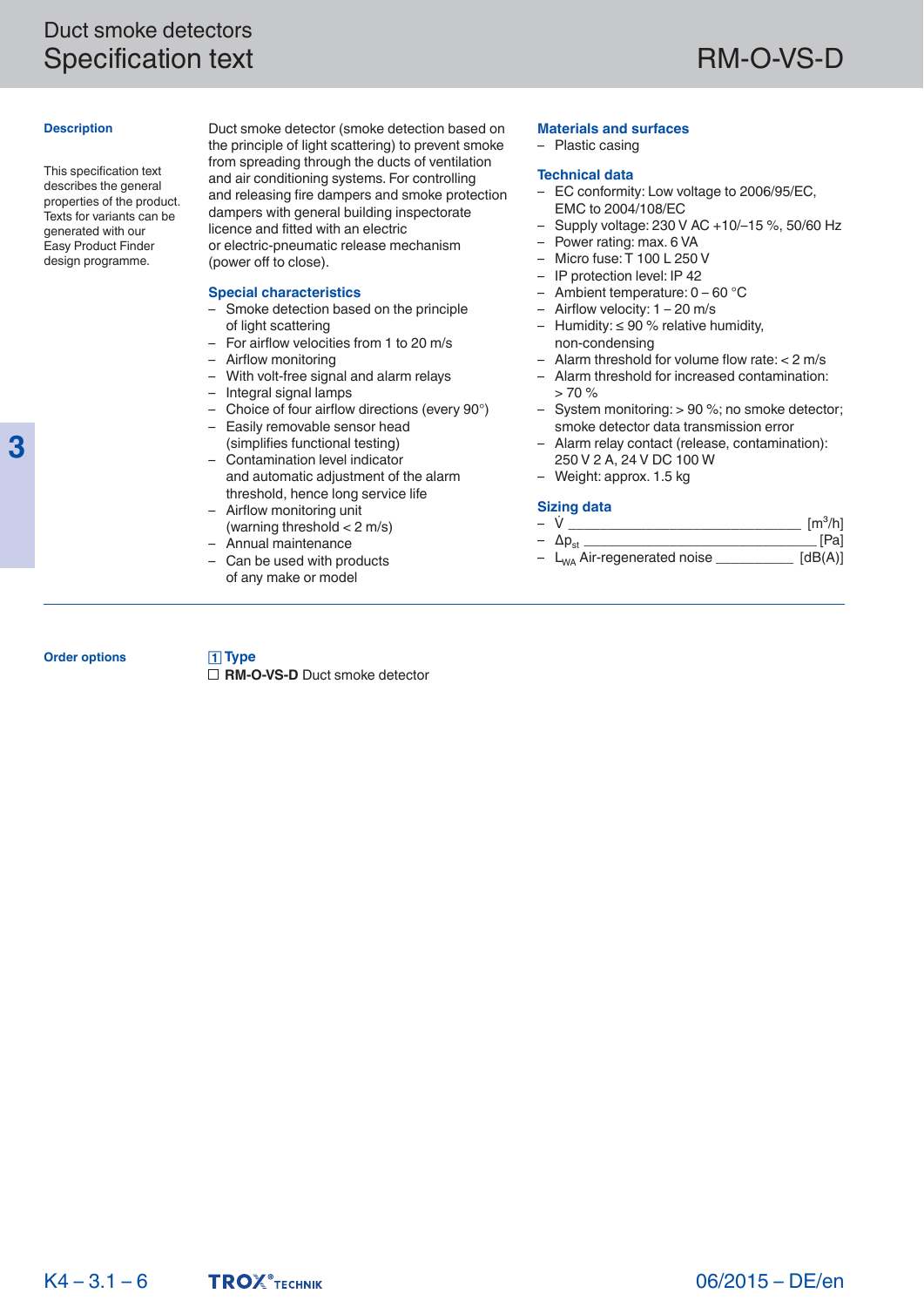# Duct smoke detectors Basic information and nomenclature



■ Product selection ■ Colour codes according to IEC 60757